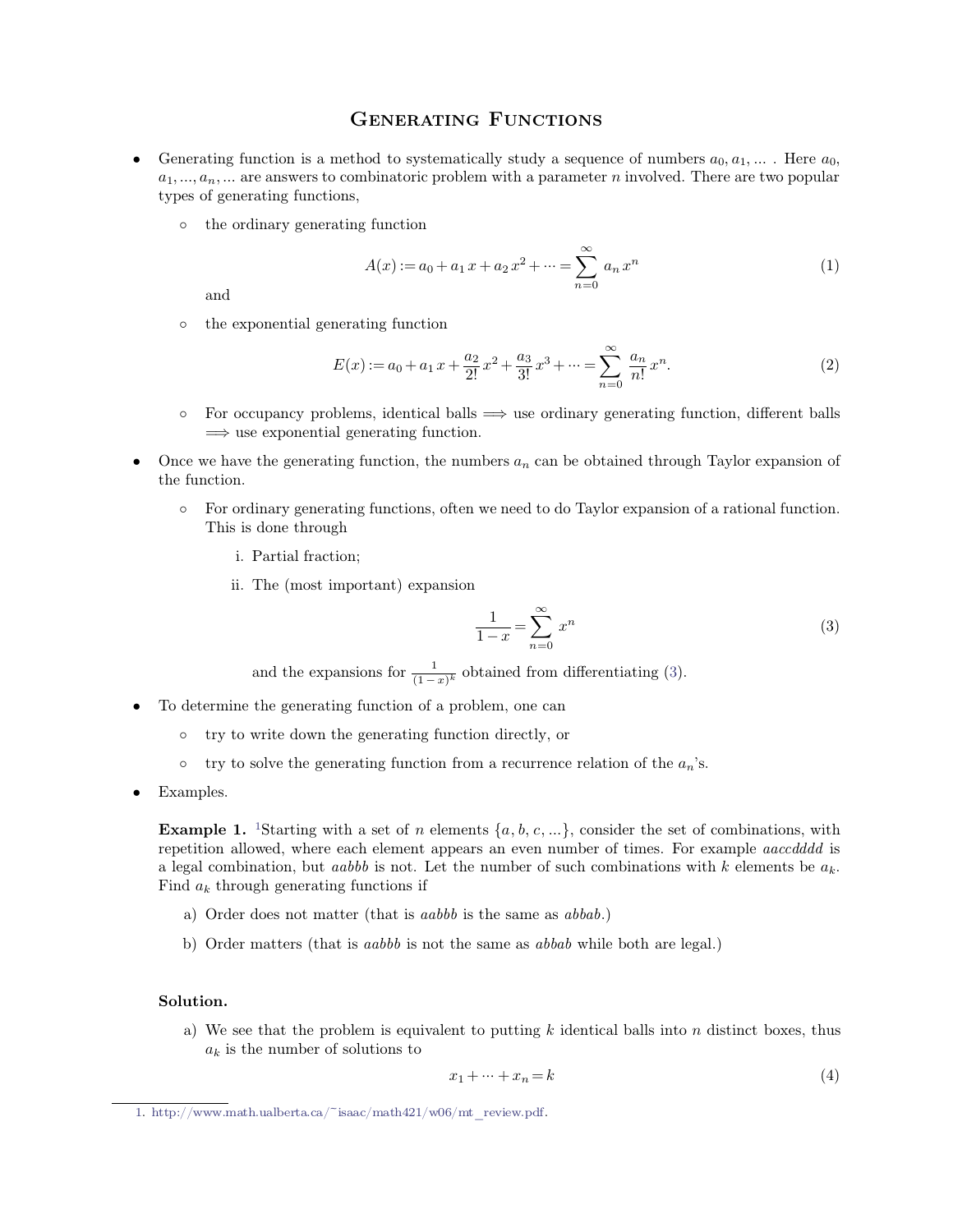with the extra requirement that each 
$$
x_i
$$
 is even. Therefore the generating function is  
\n
$$
A(x) = (1 + x^2 + x^4 + \cdots)^n = \frac{1}{(1 - x^2)^n}
$$
\n
$$
= \frac{1}{(n - 1)!} \sum_{l=0}^{\infty} (l + n - 1) \cdots (l + 1) x^{2l}
$$
\n
$$
= {l + n - 1 \choose l} x^{2l}.
$$
\nTherefore we have  $a_k = {l + n - 1 \choose l}$  when k is even and  $a_k = 0$  when k is odd.  
\nb) In this case the problem is equivalent to putting k distinct balls (the k positions) into n distinct boxes (the n symbols), with the further requirement that each box contains an even number

 $\binom{l+n-1}{i}$  when k

 $= {l+n-1 \choose l} x^{2l}.$  (5)<br>Therefore we have  $a_k = {l+n-1 \choose l}$  when k is even and  $a_k = 0$  when k is odd.<br>In this case the problem is equivalent to putting k distinct balls (the k positions) into n distinct<br>boxes (the n symbols), Therefore we have  $a_k = \binom{l+n-1}{l}$  when k is even and  $a_k = 0$ <br>In this case the problem is equivalent to putting k distinct b<br>boxes (the n symbols), with the further requirement that<br>of balls. Thus we use exponential genera b) In this case the problem is equivalent to putting  $k$  distinct balls (the  $k$  positions) into  $n$  distinct boxes (the  $n$  symbols), with the further requirement that each box contains an even number of balls. Thus we u

$$
\sum_{k=0}^{\infty} \frac{a_k}{k!} x^k = E(x) = \left(1 + \frac{x^2}{2!} + \frac{x^4}{4!} + \cdots \right)^n
$$
  
=  $\left(\frac{e^x + e^{-x}}{2}\right)^n$   
=  $2^{-n} \sum_{l=0}^n {n \choose l} e^{lx} e^{(n-l)(-x)}$   
=  $2^{-n} \sum_{l=0}^n {n \choose l} e^{(2l-n)x}$   
=  $2^{-n} \sum_{k=0}^{\infty} \frac{\sum_{l=0}^n {n \choose l} (2l-n)^k}{k!} x^k.$  (6)

<span id="page-1-0"></span>Therefore

Therefore  
\n
$$
a_k = \frac{\sum_{l=0}^{n} {n \choose l} (2l - n)^k}{2^n}.
$$
\n(7)  
\n**Example 2.** <sup>2</sup>Find the ordinary generating function for the sequence  $\{a_n\}_{n \ge 0}$  satisfying  
\n
$$
a_n = 2 a_{n-1} + 1, \qquad n \ge 1, \qquad a_0 = 0
$$
\n(8)  
\nand use it to find  $a_n$ .

**Example 2.** <sup>2</sup>Find the order and use it to find  $a_n$ .<br>**Solution.** We have

$$
a_n = 2 a_{n-1} + 1, \qquad n \ge 1, \qquad a_0 = 0 \tag{8}
$$

$$
A(x) = \sum_{n=0}^{\infty} a_n x^n
$$
  
\n
$$
= a_0 + \sum_{n=1}^{\infty} a_n x^n
$$
  
\n
$$
= 0 + \sum_{n=1}^{\infty} (2a_{n-1} + 1) x^n
$$
  
\n
$$
= \sum_{n=1}^{\infty} 2a_{n-1} x^n + \sum_{n=1}^{\infty} x^n
$$
  
\n
$$
= \sum_{n=0}^{\infty} 2a_n x^{n+1} + \frac{x}{1-x}
$$
  
\n
$$
= 2x A(x) + \frac{x}{1-x} \Longrightarrow A(x) = \frac{x}{(1-x)(1-2x)}.
$$
  
\nNow apply partial fraction:  
\n
$$
x = A + B \Longrightarrow x = A(1-2x) + B(1-x)
$$
 (10)

Now apply partial  $\frac{1}{1-\epsilon}$ 

tial fraction:  
\n
$$
\frac{x}{(1-x)(1-2x)} = \frac{A}{1-x} + \frac{B}{1-2x} \Longrightarrow x = A(1-2x) + B(1-x)
$$
\n(10)  
\n
$$
A = -1, \qquad B = 1.
$$
\n(11)  
\n
$$
a = \frac{A}{1-x} + \frac{C}{1-2x} \Longrightarrow x = A(1-2x) + B(1-x)
$$
\n(12)

$$
A = -1, \qquad B = 1. \tag{11}
$$

[<sup>2.</sup>](#page-1-0) http://www.math.ualberta.ca/~isaac/math421/w06/fn\_review.pdf.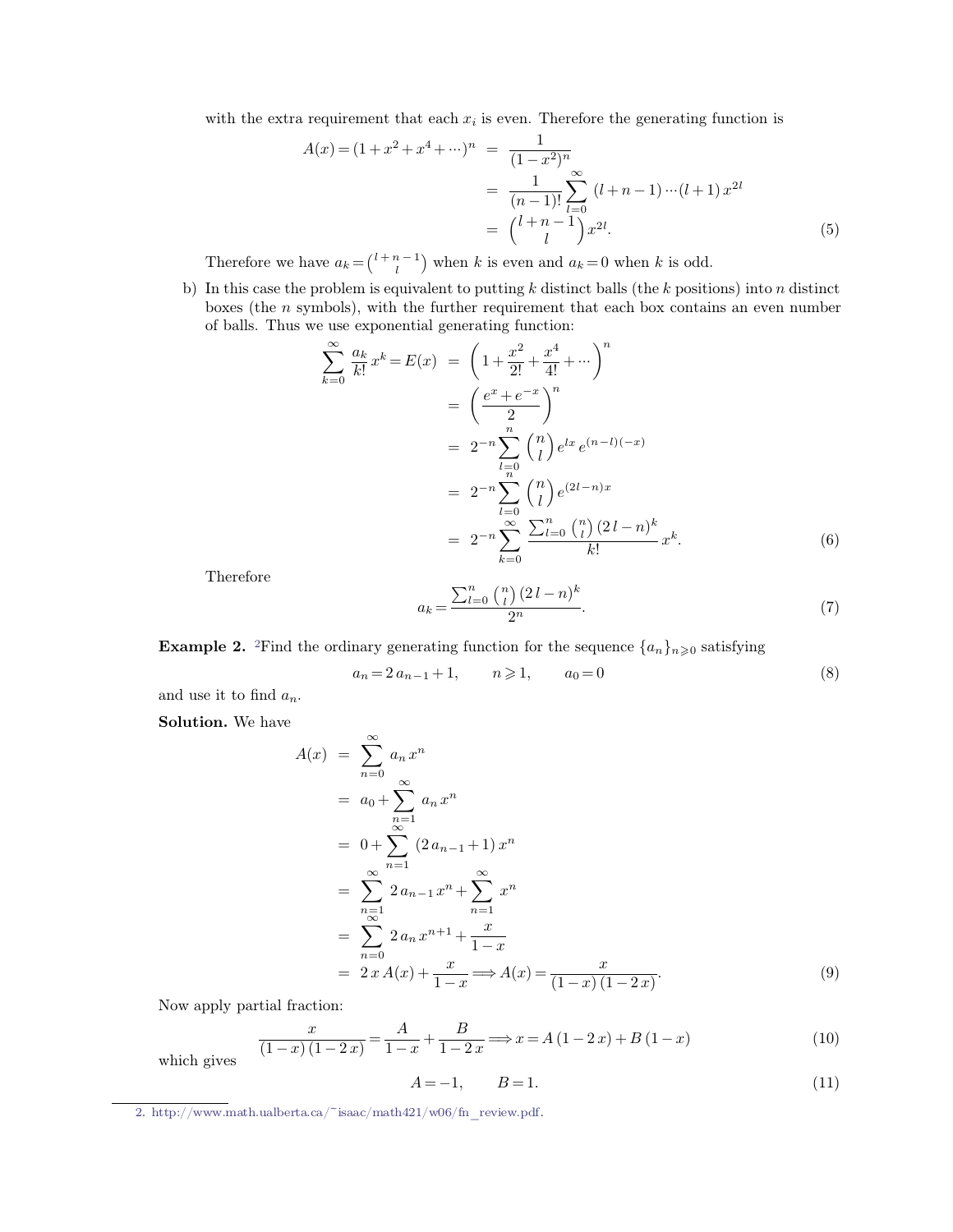Therefore

$$
\sum_{n=0}^{\infty} a_n x^n = A(x)
$$
\n
$$
= \frac{1}{1-2x} - \frac{1}{1-x}
$$
\n
$$
= \sum_{n=0}^{\infty} (2x)^n - \sum_{n=0}^{\infty} x^n
$$
\n
$$
= \sum_{n=0}^{\infty} (2^n - 1) x^n.
$$
\nThus  $a_n = 2^n - 1$ .  
\n**Example 3.** Find and solve a recurrence relation for the number of ways to make a pile of *n* poker chips using red, white, and blue chips and such that no two red chips are together.

Thus  $a_n = 2^n - 1$ .<br>**Example 3.** Find and solve a recurrence relation for the number of ways to make a pile of *n* poker chips using red, white, and blue chips and such that no two red chips are together.

**Example 3.** Find and solve a recurrence relation for the number of ways to make a pile of *n* poker<br>chips using red, white, and blue chips and such that no two red chips are together.<br>**Solution.** We have clearly  $a_1 = 3$ **Example 3.** Find and solve a recurrence relation for the number of ways to make a pile of *n* poker chips using red, white, and blue chips and such that no two red chips are together.<br>**Solution.** We have clearly  $a_1 = 3$ **Example 3.** Find and solve a recurrence relation for the number of ways to make a pile of *n* poker chips using red, white, and blue chips and such that no two red chips are together.<br> **Solution.** We have clearly  $a_1 = 3$ early  $a_1 = 3$  and  $a_2 = 8$ . Now let  $n > 2$ . Consider the color of the top chip. If it is<br>we it cannot be red and the remaining  $n - 2$  chips give  $a_{n-2}$  different ways. If it<br>maining  $n - 1$  chips give  $a_{n-1}$  different red, then the one below it cannot be red and the remaining  $n-2$  chips give  $a_{n-2}$  different ways. If it is not red, then the remaining  $n-1$  chips give  $a_{n-1}$  different ways. Therefore the recurrence relation is  $a_n =$ 

$$
a_n = 2 a_{n-1} + 2 a_{n-2}, \qquad n > 2, \qquad a_1 = 3, a_2 = 8. \tag{13}
$$

We have  
\n
$$
A(x) := \sum_{n=1}^{\infty} a_n x^n
$$
\n
$$
= 3x + 8x^2 + \sum_{n=3}^{\infty} a_n x^n
$$
\n
$$
= 3x + 8x^2 + \sum_{n=3}^{\infty} (2a_{n-1} + 2a_{n-2}) x^n
$$
\n
$$
= 3x + 8x^2 + 2 \sum_{n=3}^{\infty} a_n x^{n+1} + 2 \sum_{n=1}^{\infty} a_n x^{n+2}
$$
\n
$$
= 3x + 8x^2 + 2 \sum_{n=1}^{\infty} a_n x^{n+1} - 6x^2 + 2x^2 A(x)
$$
\n
$$
= 3x + 2x^2 + 2x A(x) + 2x^2 A(x) \Rightarrow A(x) = \frac{3x + 2x^2}{1 - 2x - 2x^2}.
$$
\n(14)  
\nSolving this using partial fraction gives  
\n
$$
a_n = \frac{1}{4\sqrt{3}} [(1 + \sqrt{3})^{n+2} - (1 - \sqrt{3})^{n+2}].
$$

$$
= 3x + 2x^{2} + 2xA(x) + 2x^{2}A(x) \Longrightarrow A(x) = \frac{3x + 2x^{2}}{1 - 2x - 2x^{2}}.
$$
 (14)  
Solving this using partial fraction gives  

$$
a_{n} = \frac{1}{4\sqrt{3}} \left[ (1 + \sqrt{3})^{n+2} - (1 - \sqrt{3})^{n+2} \right].
$$
 (15)  
**Example 4.** <sup>3</sup>Given the sequence  $\{a_{n}\}_{n \ge 1}$  defined recursively by  

$$
a_{n+2} = 14 a_{n+1} - a_{n} - 4, \qquad n \ge 1, \qquad a_{1} = 1, a_{2} = 1.
$$
 (16)  
Show that  $a_{n}$  is a perfect square for all  $n \ge 1$ .

**Example 4.** <sup>3</sup>Given the sequence  $\{a_n\}_{n\geq 1}$  defined recu<br>  $a_{n+2} = 14 a_{n+1} - a_n - 4, \t n \geq 1,$ <br>
Show that  $a_n$  is a perfect square for all  $n \geq 1$ .<br> **Proof.** We have

<span id="page-2-0"></span>
$$
a_{n+2} = 14a_{n+1} - a_n - 4, \qquad n \ge 1, \qquad a_1 = 1, a_2 = 1. \tag{16}
$$

$$
A(x) := \sum_{n=1}^{\infty} a_n x^n
$$
  
=  $x + x^2 + \sum_{\substack{n=3 \ \infty}}^{\infty} a_n x^n$   
=  $x + x^2 + \sum_{n=3}^{\infty} (14 a_{n-1} - a_{n-2} - 4) x^n$ 

[<sup>3.</sup>](#page-2-0) http://www.math.ualberta.ca/~isaac/math421/w06/fn\_review.pdf.